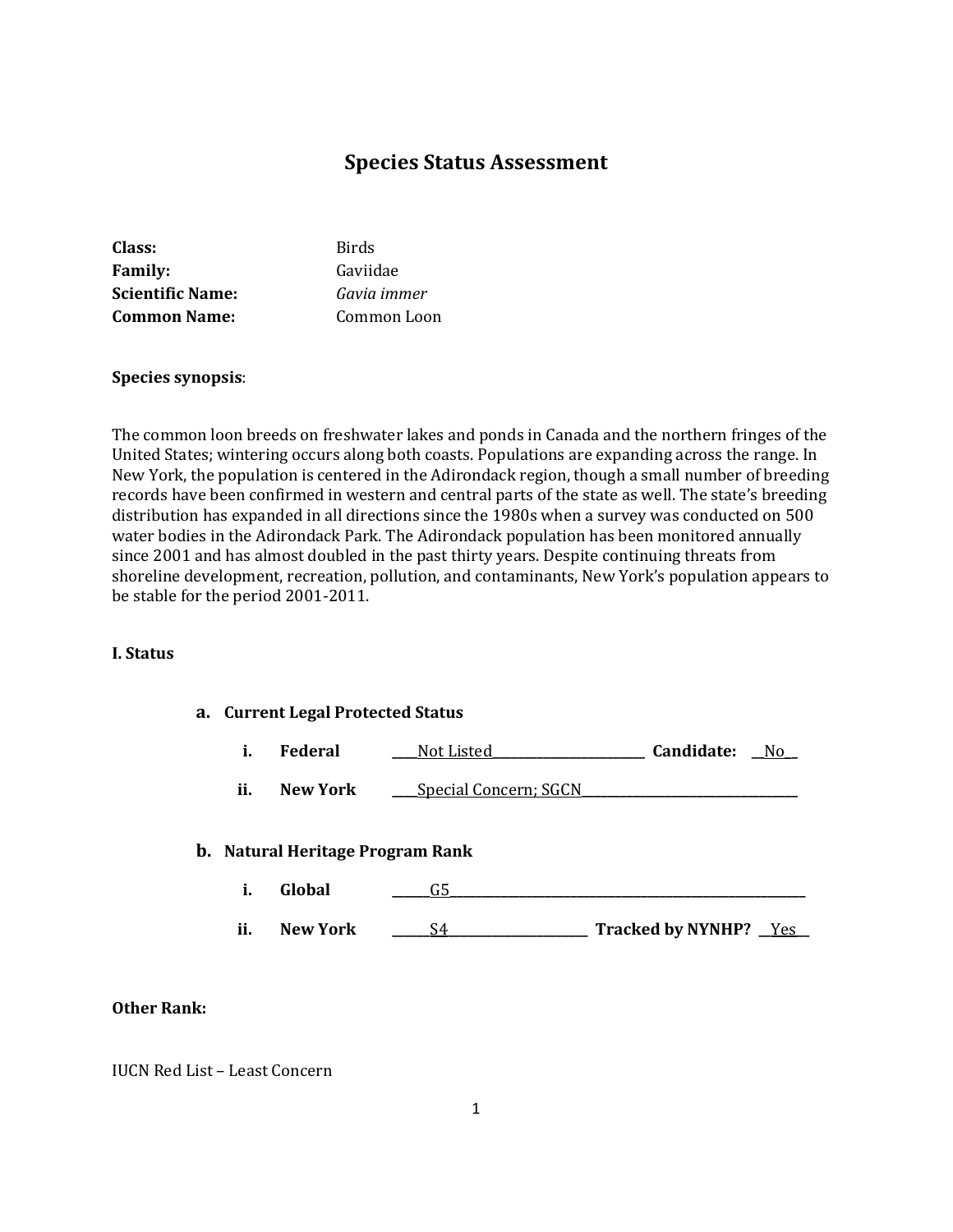### **Status Discussion:**

Common loon is a common breeder in the Adirondacks and rare elsewhere in the state, though breeding was confirmed in Chautauqua, Schuyler, and Onondaga counties during the second Breeding Bird Atlas (2000-05). Common loon is ranked as Secure in Ontario and Quebec and as Apparently Secure in New York. In Vermont and Massachusetts it is ranked as Imperiled, and in Massachusetts it is ranked as Critically Imperiled.

### **II. Abundance and Distribution Trends**

- **a. North America**
	- **i. Abundance**

**\_\_\_\_\_ declining \_\_**X**\_\_ increasing \_\_\_\_\_stable \_\_\_\_\_unknown**

**ii. Distribution:**

| declining $X$ increasing |           | ___stable | unknown |
|--------------------------|-----------|-----------|---------|
| Time frame considered:   | 1999-2009 |           |         |

### **b. Regional**

**i. Abundance \_\_\_\_\_ declining \_\_**X**\_\_ increasing \_\_\_\_\_stable \_\_\_\_\_unknown ii. Distribution: \_\_\_\_\_ declining \_\_**X**\_\_ increasing \_\_\_\_\_stable \_\_\_\_\_unknown Regional Unit Considered: \_\_\_\_\_\_\_\_\_**Eastern BBS**\_\_\_\_\_\_\_\_\_\_\_\_\_\_\_\_\_\_\_\_\_\_\_\_\_\_\_\_\_\_\_ Time frame considered: \_\_\_\_\_\_\_\_\_\_\_\_**1999-2009**\_\_\_\_\_\_\_\_\_\_\_\_\_\_\_\_\_\_\_\_\_\_\_\_\_\_\_\_\_\_\_\_\_**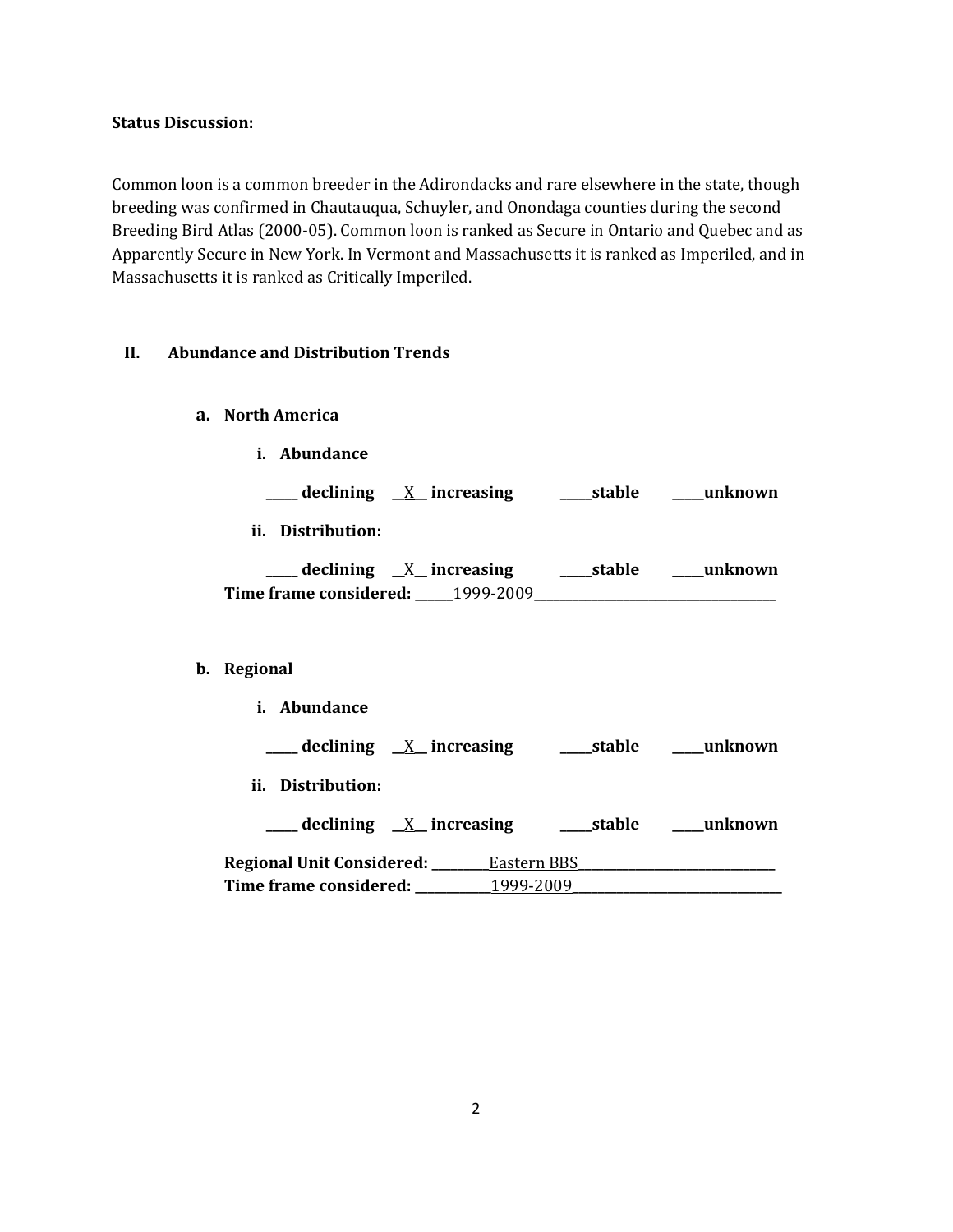**c. Adjacent States and Provinces**

|                   | CONNECTICUT (winter) Not Present __________ No data ______ |          |
|-------------------|------------------------------------------------------------|----------|
| i. Abundance      |                                                            |          |
|                   |                                                            |          |
|                   | ___ declining <u>X</u> increasing ___ stable ___ unknown   |          |
| ii. Distribution: |                                                            |          |
|                   | ___ declining <u>X</u> increasing ___ stable ___ unknown   |          |
|                   |                                                            |          |
|                   |                                                            |          |
|                   |                                                            |          |
|                   |                                                            |          |
| i. Abundance      |                                                            |          |
|                   |                                                            |          |
|                   |                                                            |          |
| ii. Distribution: |                                                            |          |
|                   |                                                            |          |
|                   |                                                            |          |
|                   |                                                            |          |
|                   |                                                            |          |
|                   | NEW JERSEY (winter) Not Present ___________ No data ______ |          |
| i. Abundance      |                                                            |          |
|                   | ___ declining <u>X</u> _increasing ____ stable ___ unknown |          |
| ii. Distribution: |                                                            |          |
|                   |                                                            |          |
|                   |                                                            |          |
|                   | Time frame considered: 1999-2009                           |          |
|                   | Listing Status: Not Listed                                 | SGCN? No |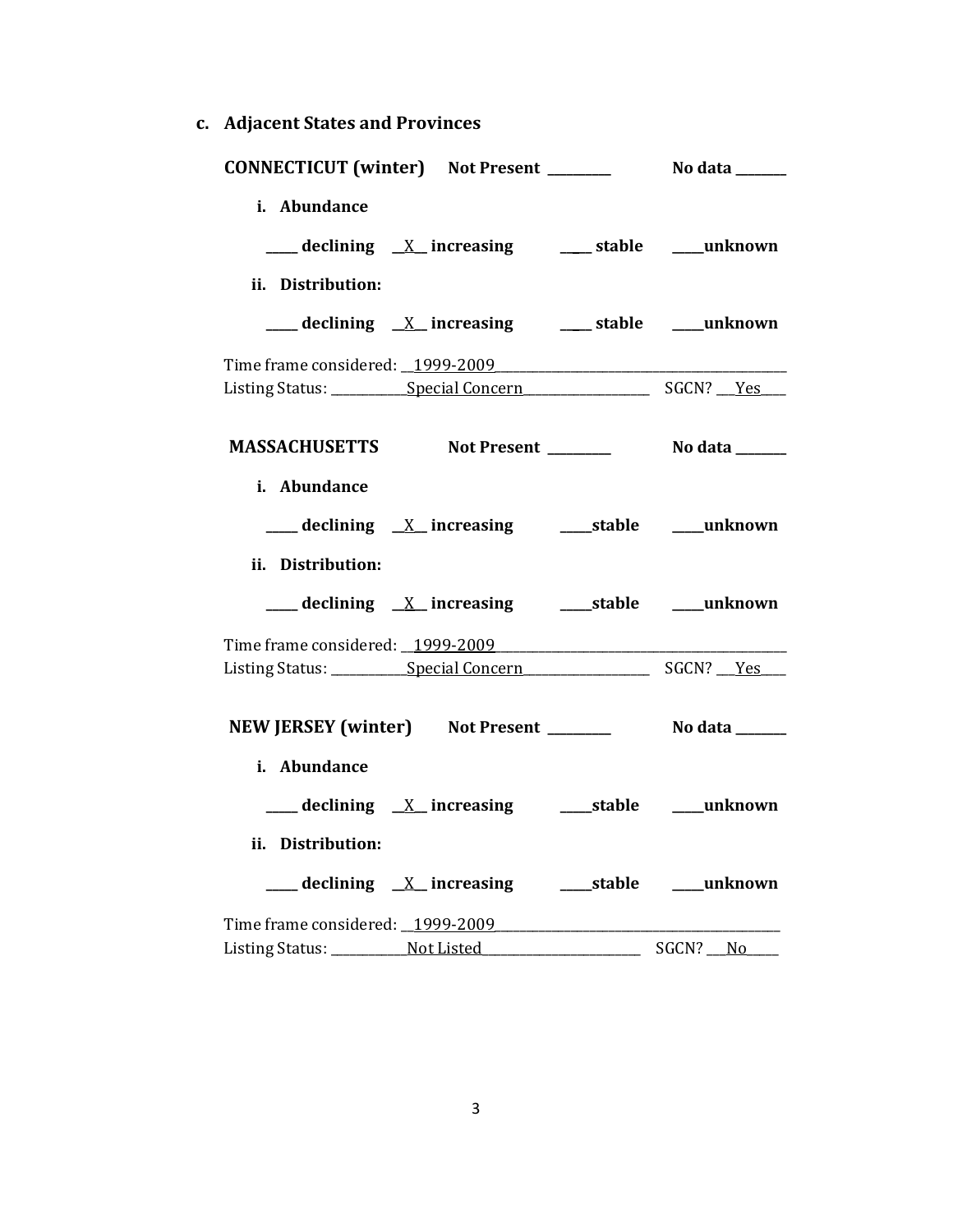| <b>ONTARIO</b>    |                                        |  |
|-------------------|----------------------------------------|--|
| i. Abundance      |                                        |  |
|                   |                                        |  |
|                   |                                        |  |
| ii. Distribution: |                                        |  |
|                   |                                        |  |
|                   |                                        |  |
|                   |                                        |  |
|                   |                                        |  |
|                   |                                        |  |
|                   |                                        |  |
| i. Abundance      |                                        |  |
|                   |                                        |  |
|                   |                                        |  |
| ii. Distribution: |                                        |  |
|                   |                                        |  |
|                   | Time frame considered: 1999-2009       |  |
|                   |                                        |  |
|                   |                                        |  |
| <b>QUEBEC</b>     |                                        |  |
| i. Abundance      |                                        |  |
|                   |                                        |  |
|                   |                                        |  |
| ii. Distribution: |                                        |  |
|                   |                                        |  |
|                   | Time frame considered: 1984-89 to 2012 |  |
|                   |                                        |  |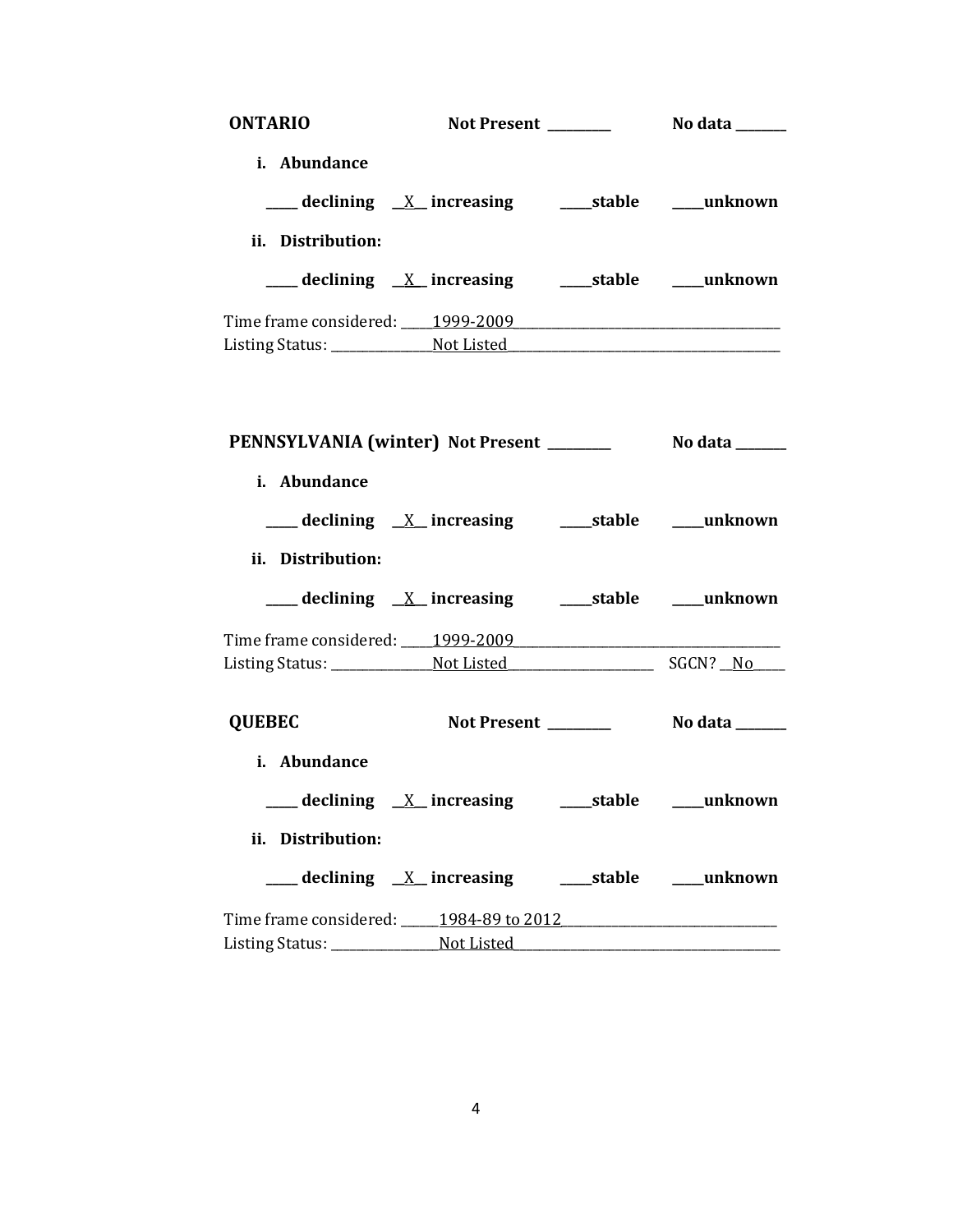| <b>VERMONT</b>    |                                                           |  |
|-------------------|-----------------------------------------------------------|--|
| i. Abundance      |                                                           |  |
|                   | ___ declining <u>X</u> increasing ____ stable ___ unknown |  |
| ii. Distribution: |                                                           |  |
|                   |                                                           |  |
|                   |                                                           |  |
|                   |                                                           |  |
| d. New York       |                                                           |  |
| i. Abundance      |                                                           |  |
|                   | ___ declining <u>X</u> _increasing ___ stable ___unknown  |  |
| ii. Distribution: |                                                           |  |
|                   | ___ declining <u>X</u> increasing ___ stable ___ unknown  |  |
|                   |                                                           |  |

### **Monitoring in New York.**

The Adirondack Loon Census is conducted annually on lakes in the Adirondack region by the Wildlife Conservation Society and cooperating organizations.

### **Trends Discussion:**

A survey conducted on 500 lakes and ponds in the Adirondack Park during the summers of 1984 and 1985 resulted in an estimate of 800 to 1,000 adult common loons, including 200-250 breeding pairs. The population appeared to be stable or increasing (Parker et al. 1986). Annual surveys conducted since 2001 show that the Adirondack loon population totaled 1,500-2,000 birds in 2010, almost double the estimated numbers in the 1980s. The survey shows a stable population from 2001-11.

Statewide, the second Breeding Bird Atlas shows an increase in occupancy of 43% from 1980-85 to 2000-05. The distribution has expanded from the Adirondacks outward in all directions with three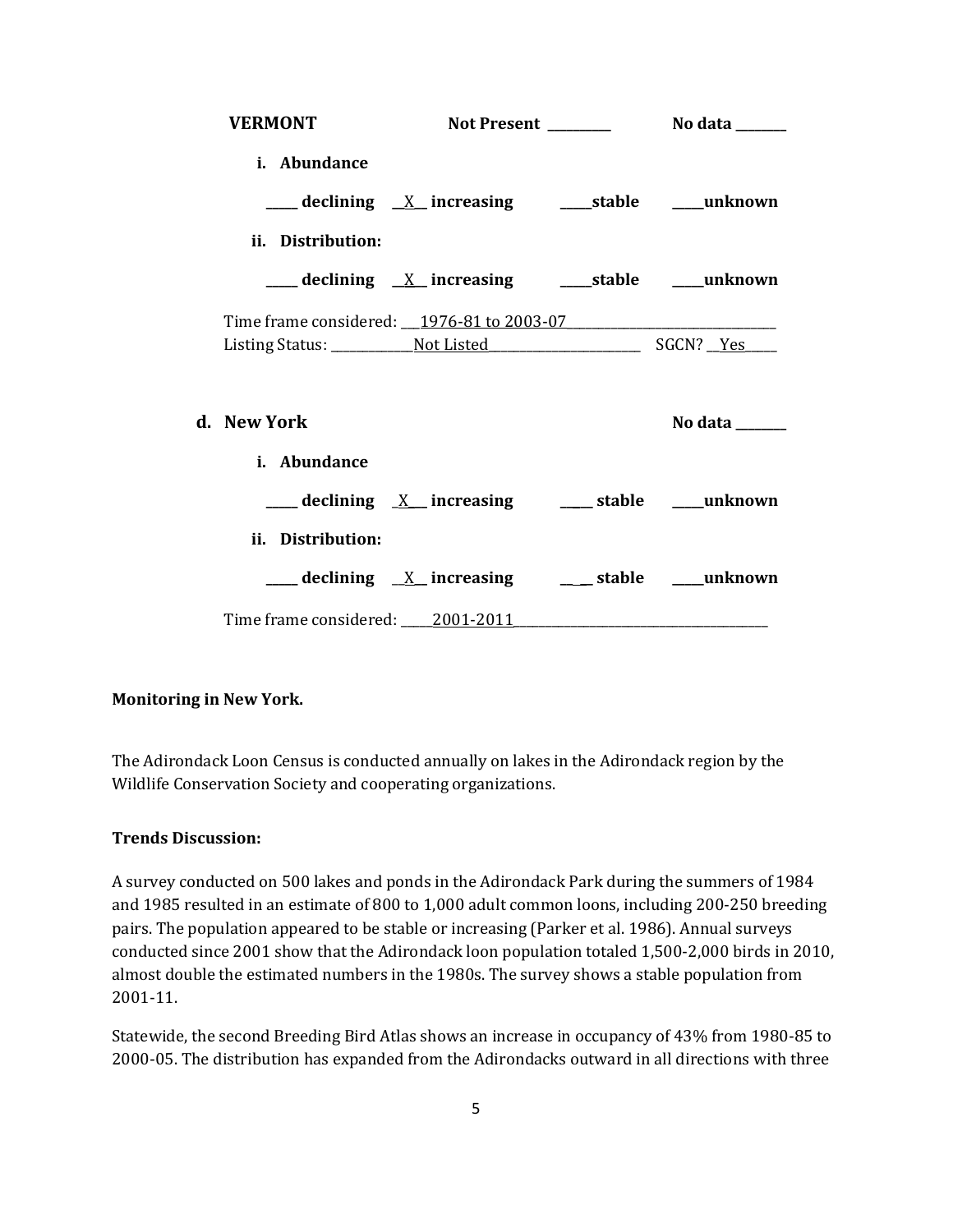confirmations of breeding at central and western New York lakes: Chautauqua, Keuka, and Skaneateles.



**Figure 1**: Loon presence during the Annual Adirondack Loon Census, 2001-2011, conducted by the Wildlife Conservation Society (www.wcs.org).



**Figure 2**: Range of common loon in North America (Birds of North America Online).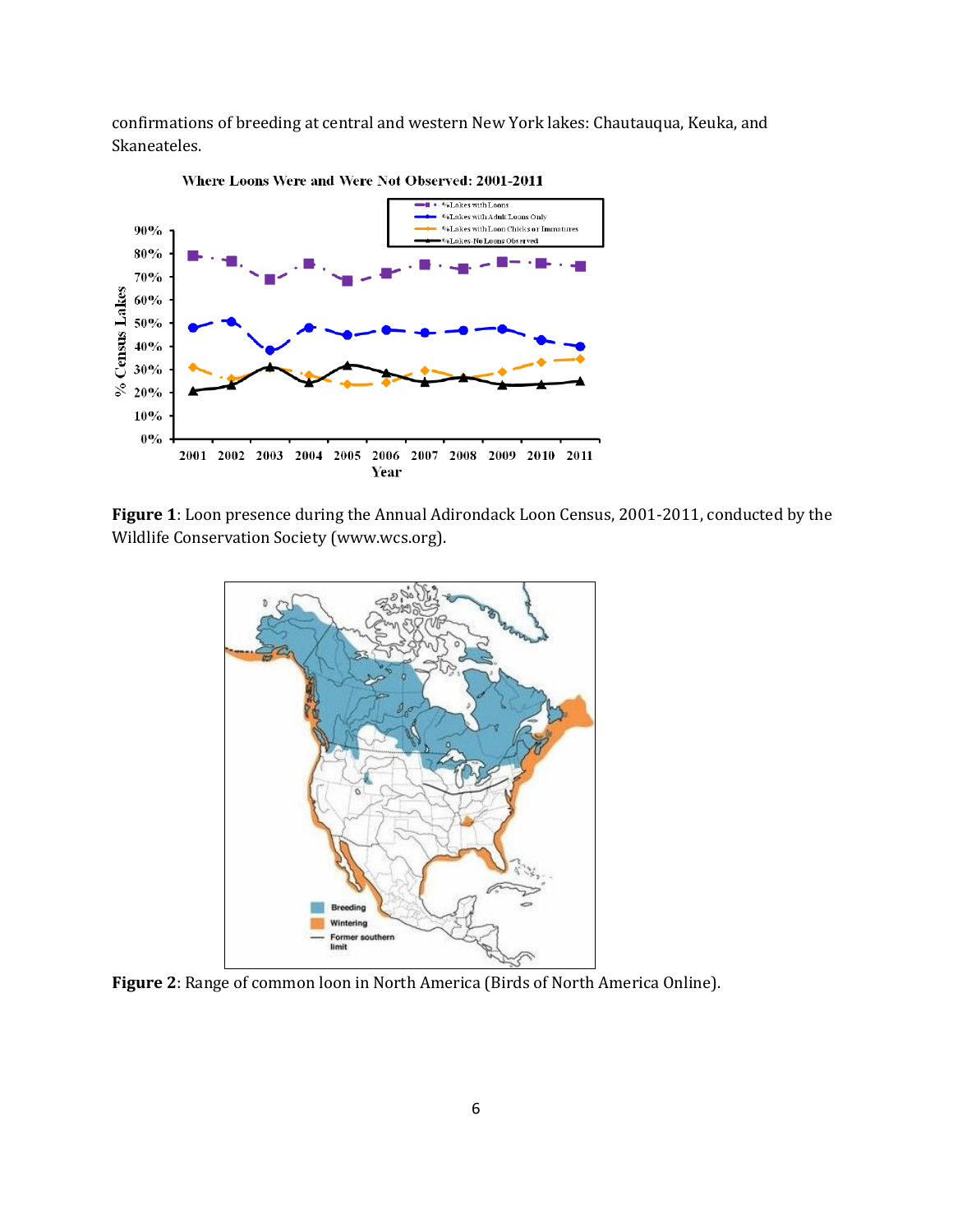

**Figure 3**. Common loon occurrence in New York State during the second Breeding Bird Atlas (McGowan and Corwin 2008).



**Figure 4**. Change in common loon occurrence in New York State between the first Breeding Bird Atlas and the second Breeding Bird Atlas (McGowan and Corwin 2008).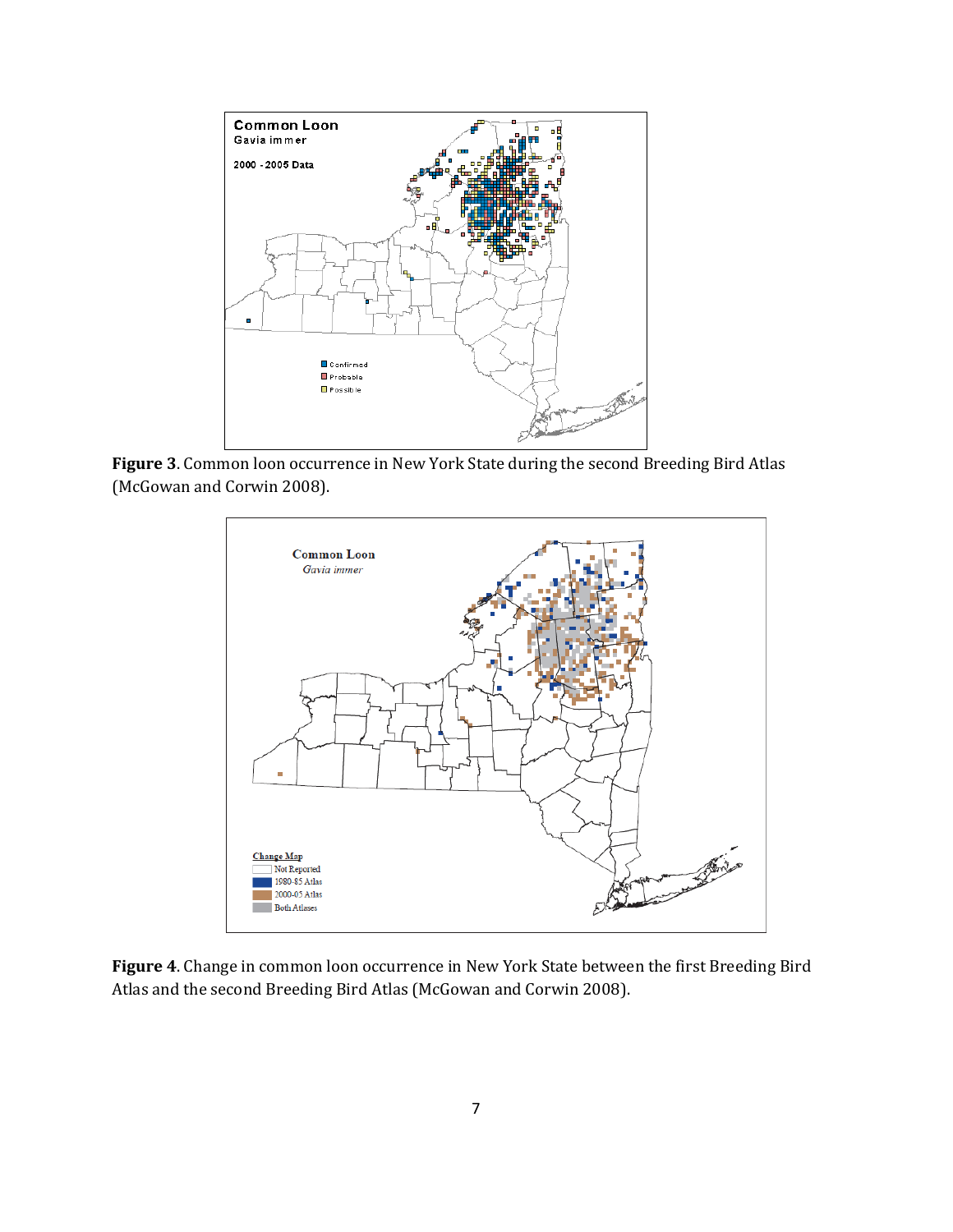

**Figure 5**. Conservation status of common loon in North America (NatureServe 2012).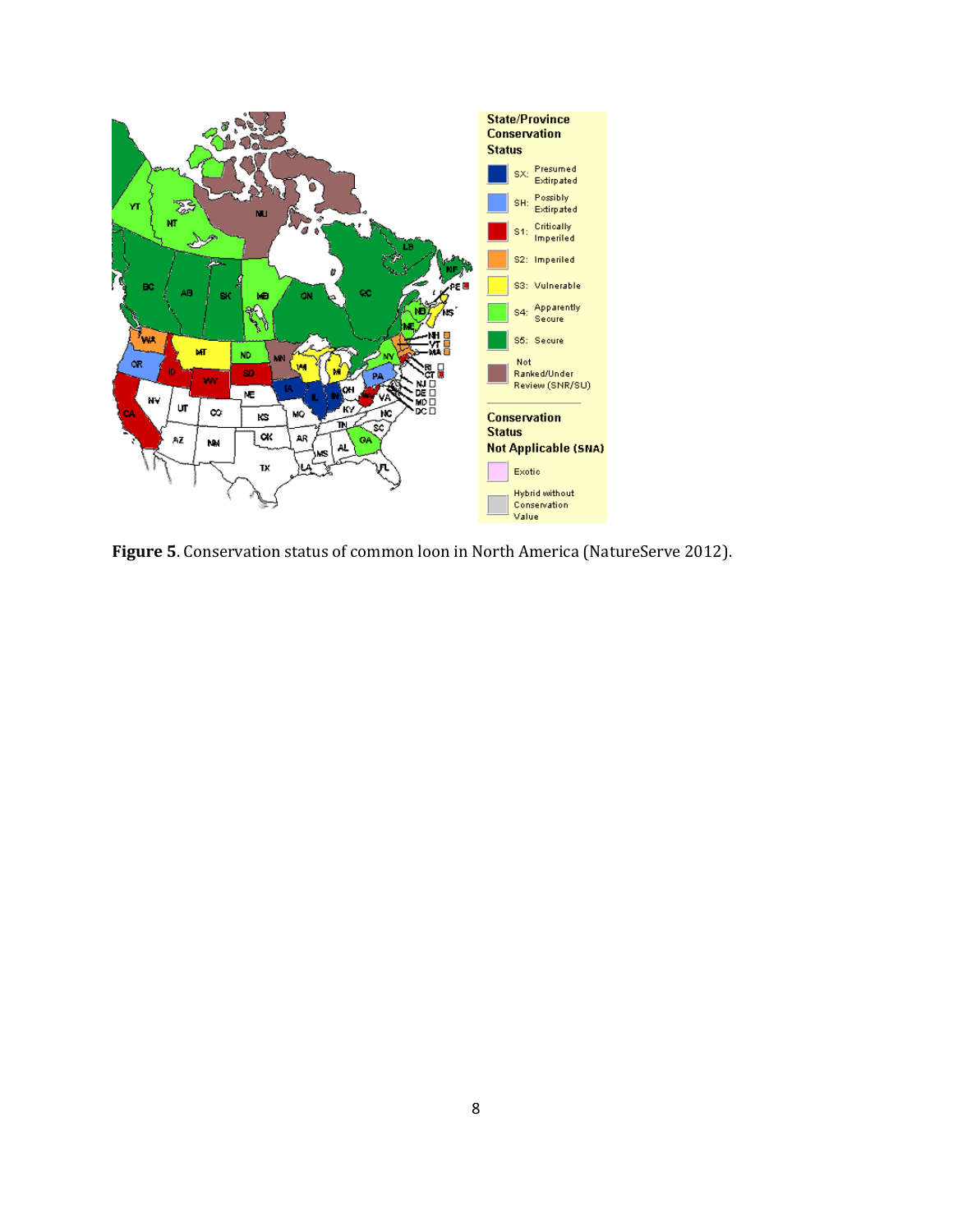### **III. New York Rarity, if known:**

| <b>Historic</b> | # of Animals | # of Locations | % of State |
|-----------------|--------------|----------------|------------|
| prior to 1970   |              |                |            |
| prior to 1980   |              |                |            |
| prior to 1990   | 800-1.000    |                |            |

#### **Details of historic occurrence:**

A population survey of common loons was conducted in the Adirondack Park during the summers of 1984 and 1985, finding 157 breeding pairs and 196 chicks on 500 lakes and ponds. Non–breeding birds were also documented, leading to an estimate of 800-1,000 adult loons in the Adirondack Park, including 200-250 breeding pairs. The first Breeding Bird Atlas (1980-85) documented occurrence in 369 survey blocks statewide, which is 7% of survey blocks (Andrle and Carroll 1988).

| Current | # of Animals | # of Locations | % of State |
|---------|--------------|----------------|------------|
|         | 1,500-2,000  |                |            |

## **Details of current occurrence:**

The second Breeding Bird Atlas (2000-05) documented occurrence in 528 survey blocks statewide, an increase of 43% (McGowan and Corwin 2008). According to the Adirondack Loon Census, the population in the Adirondack region was estimated to be between 1,500 and 2,000 birds in 2009.

### **New York's Contribution to Species North American Range:**

**Distribution** (percent of NY where species occurs) **Abundance** (within NY distribution)

|         | $0 - 5\%$ | abundant      |
|---------|-----------|---------------|
|         | $6 - 10%$ | common        |
| $X_{-}$ | 11-25%    | fairly common |
|         | 26-50%    | X uncommon    |
|         | $>50\%$   | rare          |

### **NY's Contribution to North American range**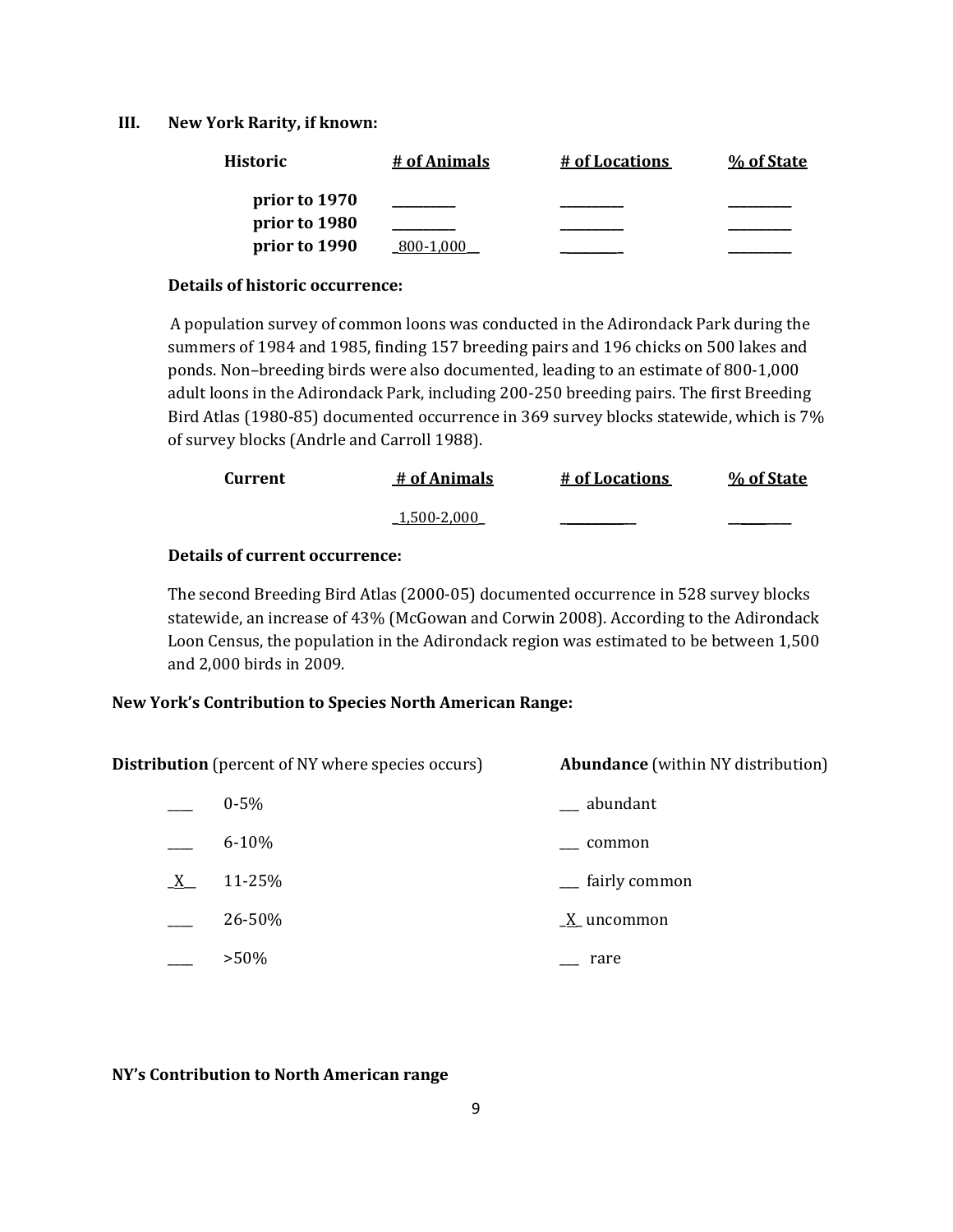- $X$  0-5%
- $-$  6-10%
- \_\_\_\_ 11-25%
- $\frac{26-50\%}{26}$
- \_\_\_\_ >50%

### **Classification of New York Range**

**\_\_\_\_\_ Core**

\_\_X\_\_\_ **Peripheral**

**\_\_\_\_\_ Disjunct**

**\_\_\_\_\_\_\_\_\_\_\_**

**Distance to core population:**

### **IV. Primary Habitat or Community Type:**

1. Lake and River Shore/Beach

2. Oligotrophic Dimictic Lake

# **Habitat or Community Type Trend in New York:**

| Declining                  | <u>X</u> Stable | <b>Increasing</b> |                    | Unknown |
|----------------------------|-----------------|-------------------|--------------------|---------|
|                            |                 |                   |                    |         |
| <b>Habitat Specialist?</b> |                 | <b>Yes</b>        | No.<br>$\mathbf x$ |         |
| <b>Indicator Species?</b>  |                 | X Yes             | No                 |         |

## **Habitat Discussion:**

Common loons breed in freshwater habitats, nesting on bog mats, logs, large rocks, and along shorelines of both islands and the mainland. Wintering occurs in coastal waters along the Atlantic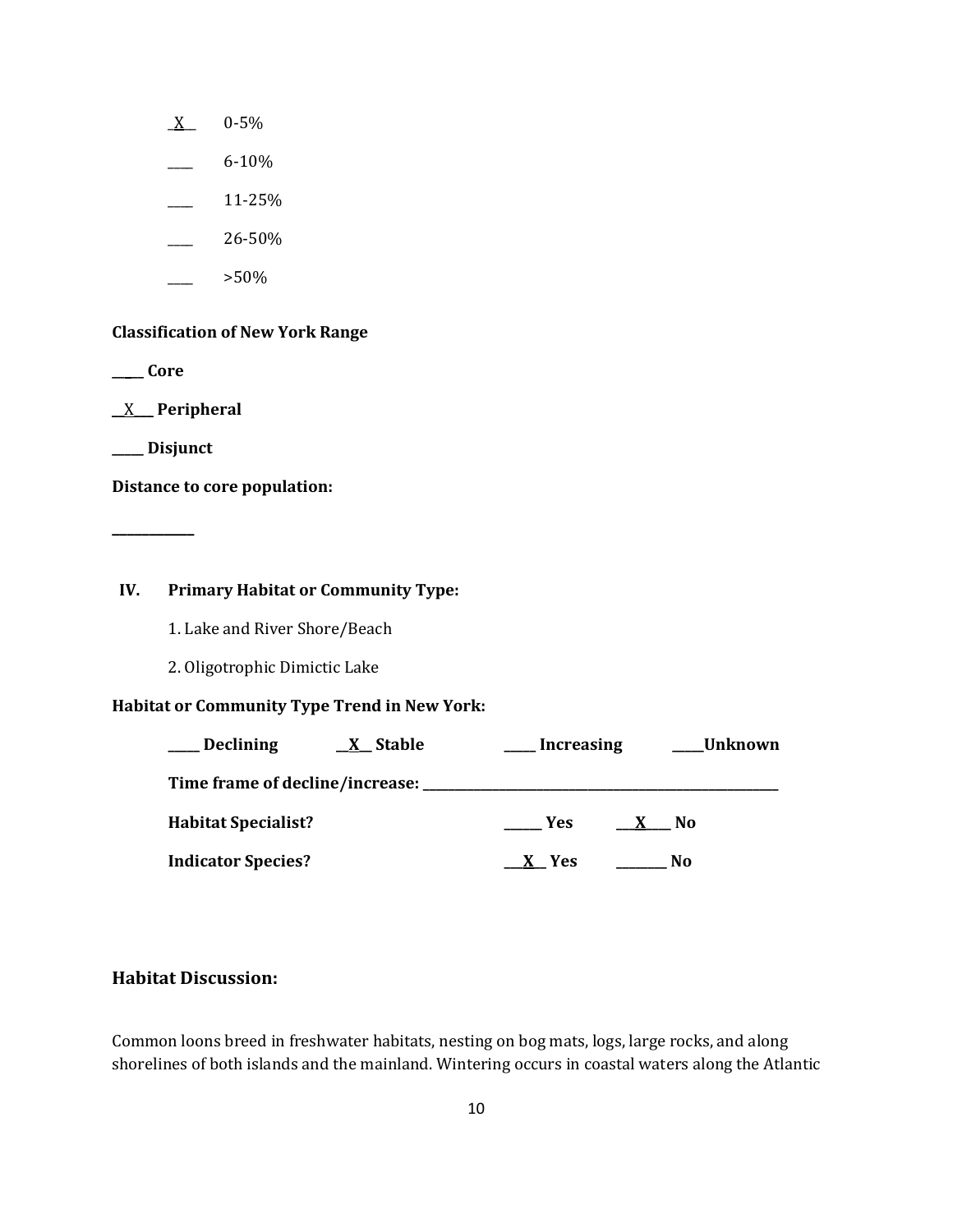Coast. Water quality is important for successful breeding and clear water is crucial for effective foraging.

# **V. New York Species Demographics and Life History**

- **\_\_X\_\_ Breeder in New York**
	- **\_\_X\_\_ Summer Resident**
	- **\_\_X\_\_ Winter Resident** (coastal waters including NY)
	- **\_\_\_\_\_ Anadromous**

**\_\_\_\_\_ Non-breeder in New York**

- **\_\_\_\_\_ Summer Resident**
- **\_\_\_\_\_ Winter Resident**

**\_\_\_\_\_ Catadromous**

**\_\_\_\_\_ Migratory only**

**\_\_\_\_\_Unknown**

# **Species Demographics and Life History Discussion:**

Common loons are long-lived and have relatively low lifetime reproductive performance. The average age at first-breeding is 6 years. Adults are known to remain on breeding territory for at least 17 years (Evers et al. 2010); adults often usurped from breeding territory and may take 1 to 3 years or more to reoccupy a breeding territory (BRI unpubl. data).

A population model for New England and the Great Lakes, based on 0.48 young fledged per territory per year, indicates a breeding loon with average productivity for 24 years (based on first age breeding of 6 years and an estimated lifespan of 30 years) will produce approximately 12 young. Of these young, approximately 41% will return to their natal breeding area at age three and even fewer, based on 8% annual mortality, will survive to breeding age. Therefore, the calculated lifetime reproductive success is 12 fledged young, of which three or four will likely survive to breeding age (see Evers et al. 2010).

The longest recorded lifespan for individuals banded as adults (based on potential earliest breeding at 4 years of age) is 21 years for two New Hampshire females and 23 years for a Michigan male (banded as a chick) (see Evers et al. 2010).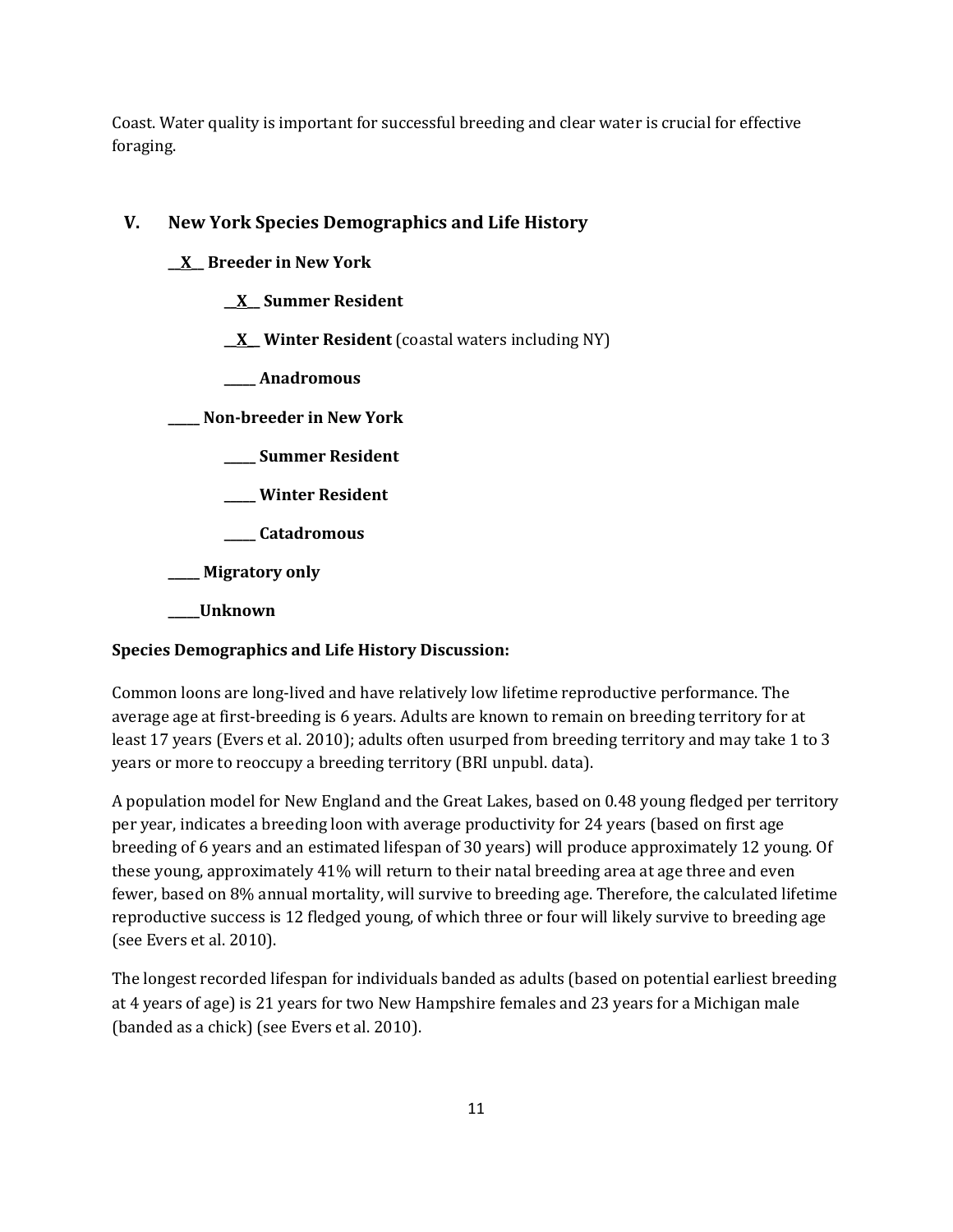Of 222 dead loons examined between 1976 and 1991, 18% were thought to have died of disease; of this diseased proportion, 38% of the deaths were attributed to botulism, 33% to aspergillosis (Franson and Cliplef 1993). Multiple causes of mortality include die-offs from botulism (Brand et al. 1983, 1988), mercury poisoning in areas highly contaminated by point sources (DCE), aspergillosis (Franson and Cliplef 1993), fish nets and traps (Carey 1993), oil spills (Sperduto et al. 2003), and shooting (McIntyre 1988), and ingestion of lead fishing jigs and sinkers (Locke et al. 1982, Pokras and Chafel 1992). Lead is considered to be leading cause of recent adult mortality.

### **VI. Threats:**

The number of territorial loons on a lake decreases as the amount of shoreline development increases (Stockwell and Jacobs 1993). In the Adirondack Park, more than 8,000 new houses were built between 1990 and 2000, primarily along roads and lakeshores (Bauer 2001). Recreation on lakes and associated pollution increases accordingly with development.

Disturbance from recreational activities including jet skis, motor boats, canoes, or people camping can cause adult loons to be off the nest for an extended period, thus exposing eggs to predation or cooling, or causing abandonment. Recreational activities can also cause flooding of nests. In one New Hampshire study, reproductive success was lower on a lake that allowed personal watercrafts than on a lake that banned them (see Schoch 2002).

Lake acidification results in low fish populations. Ingestion of lead fishing tackle results in lead poisoning and death. The common loon has been used as an indicator species for mercury studies in the Adirondacks, which concluded, in part, that mercury is a primary stressor to loon populations, resulting in decreased productivity (Schoch and Jackson 2011). Wintering loons are susceptible to oil spills off the Atlantic Coast.

Outbreaks of Type E botulism on Lake Ontario were documented beginning in 2002. These outbreaks kill migrating loons in high numbers (over 10,500 birds from 2000-2005), mostly from the eastern Canadian Provinces and the upper Midwest because Adirondack loons appear to migrate directly to offshore wintering areas along the coast of Rhode Island, Massachusetts, and New Jersey (Kenow et al. 2006).

### **Are there regulatory mechanisms that protect the species or its habitat in New York?**

**\_\_\_\_\_\_ No \_\_\_\_\_ Unknown**

**\_\_X\_\_\_ Yes** 

Common loons are protected under the Migratory Bird Treaty Act.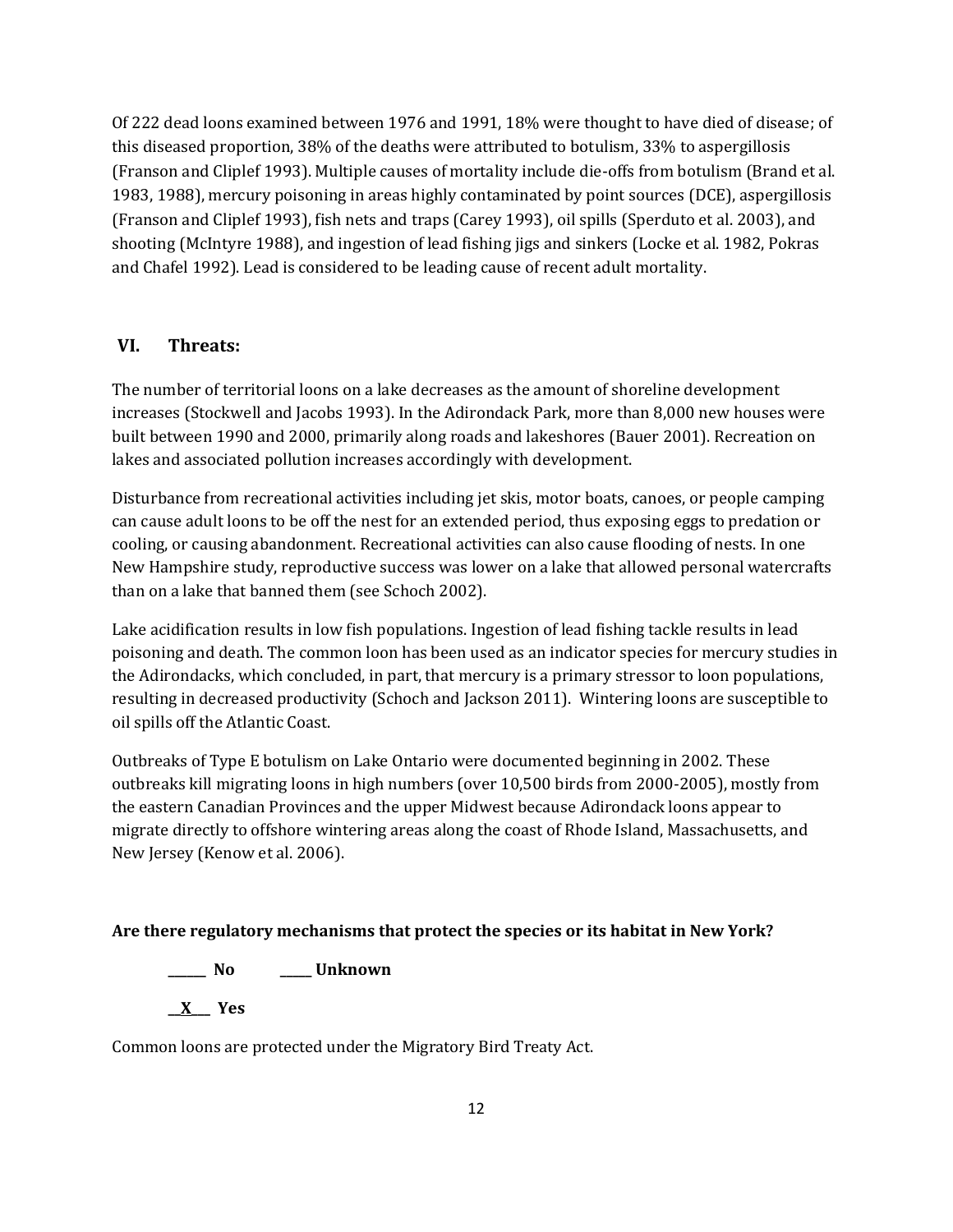# **Describe knowledge of management/conservation actions that are needed for recovery/conservation, or to eliminate, minimize, or compensate for the identified threats:**

Many conservation actions have been identified to ensure the health of common loons, including continuation of annual population surveys, removing lead from the aquatic environment, lobbying for mercury regulation, education of anglers to reduce use of lead sinkers and to avoid actions that result in fishing line entanglement with birds, protection of shorelines, and public education regarding recreational impacts to nesting productivity (Schoch 2002). Conservation actions following IUCN taxonomy are categorized in the table below.

| <b>Conservation Actions</b>       |                                      |  |
|-----------------------------------|--------------------------------------|--|
| <b>Action Category</b>            | <b>Action</b>                        |  |
| Land/Water Protection             | Site/Area Protection                 |  |
| Land/Water Protection             | Resource/Habitat Protection          |  |
| Land/Water Management             | Site/Area Management                 |  |
| Land/Water Management             | Invasive/Problematic Species Control |  |
| <b>Education &amp; Awareness</b>  | Awareness & Communications           |  |
| Species Management                | Species Recovery                     |  |
| <b>External Capacity Building</b> | Alliance & Partnership Development   |  |

The Comprehensive Wildlife Conservation Strategy (NYSDEC 2005) includes recommendations for the following actions for common loon.

## **Educational signs:**

Improve public understanding of loon conservation issues. Post interpretive signs at boat ramps, beaches, campgrounds and other public access points. Produce and distribute informational brochures, posters, press releases and other educational materials. Provide educational programs to schools, lake associations and other groups.

### **Habitat management:**

- \_\_\_\_ Identify and protect know nesting areas. Protect small islands <5 ha and dead waters from development. Establish150m buffer zones on either side of mainland nests. Shoreline areas adjacent to known nursery sites should be protected, and 150 buffers established.
- Protect coastal wintering areas from the damages of oil spills.
- Maintain constant water levels during peak nesting period.
- \_\_\_\_ Use artificial nesting platforms to improve nesting success on lakes that lake natural islands and have poor shoreline nesting habitat, fluctuating water levels, or a history of low productivity.

## **Habitat monitoring:**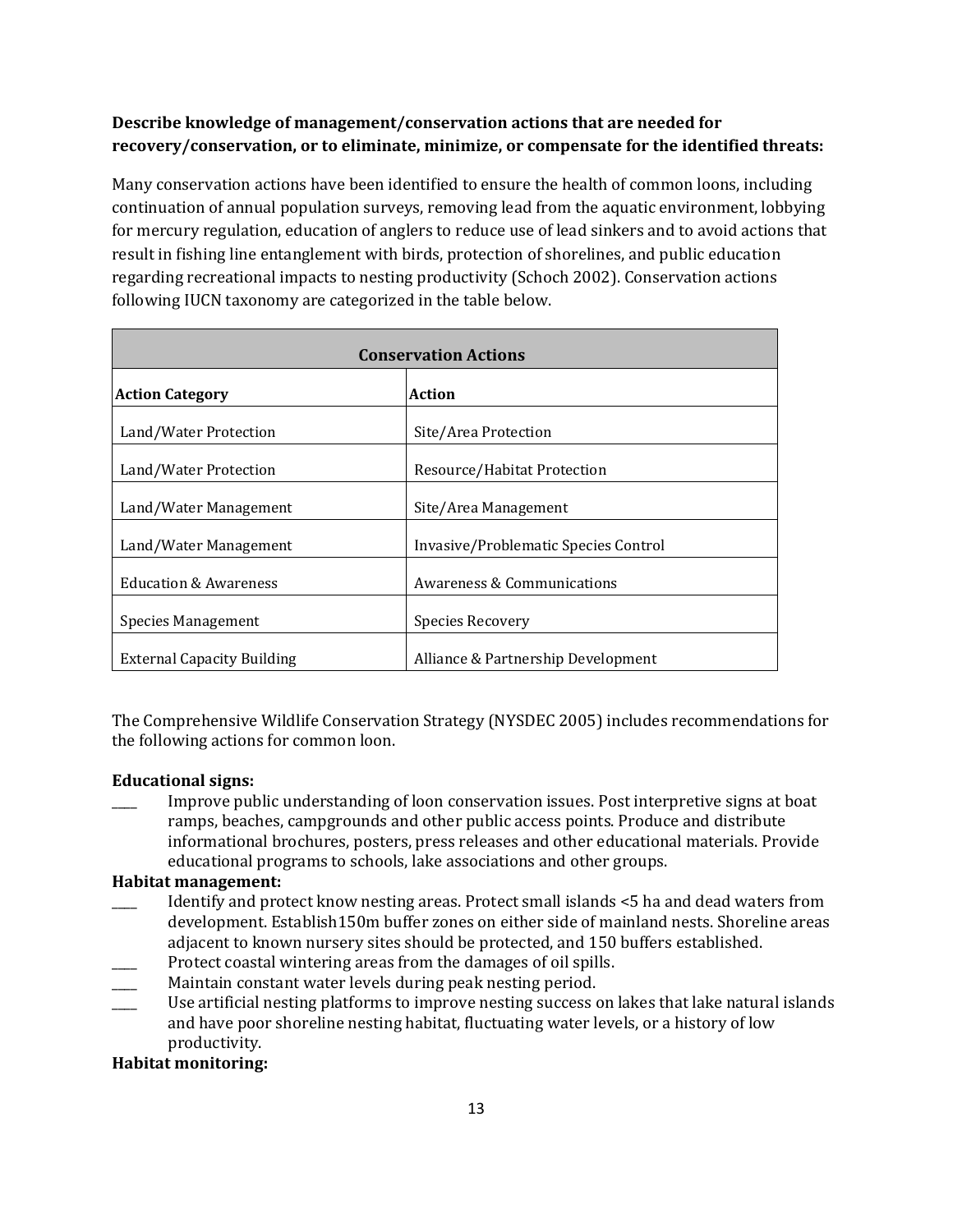Continue aerial and beach transect surveys during the fall to determine impacts of Type E botulism on water birds utilizing the Great Lakes as stop-over sites during migration. Monitor lake pH levels in lakes within the Adirondack Park, survey forage base, and research the effects of lake acidification on breeding loons.

### **Habitat research:**

- Research migration routes and staging areas of Adirondack population.
- Research the causes of type E botulism and how outbreaks can be prevented or minimized.

### **Life history research:**

- Research wintering distribution and ecology of Adirondack population.
- Research the life history of juveniles between fledging and their return to northern lakes.
- Research the energetic requirements of adults and young, recruitment patterns of young and non-breeders into breeding populations, effects of intra-specific competition on breeding status and success, site fidelity and territory turnover patterns, duration of pair bonds, and pattern of lake colonization or recolonization.

Determine the biological consequences of chemical and heavy metal toxicity.

### **Modify regulation:**

- Reduce human disturbance near nest sites and nursery areas during the nesting and chickrearing period. Limit boat engine horsepower and establish speed limits on smaller breeding lakes or in designated areas of larger lakes.
- Reduce mortality on the Great Lakes from commercial fishing operations by encouraging the use of fish traps that open at the top to allow loons to escape.

### **Population monitoring:**

- Monitor breeding population trends and productivity. Census adult population using repeated standardized surveys.
- \_\_\_\_ Survey a specified sample of lakes annually, or every few years to document population trend. Verify breeding by the presence of recently used nest or flightless young. Determine breeding chronology and outcome (chicks not considered fledged until at least 4 weeks old). Utilizing volunteer observers, implement simultaneous counts to provide an index of lake occupancy and productivity and refine statewide population totals.
- Monitor chemical contaminants and heavy metals in adults and eggs on a regular basis.
- Continue the banding and marking of individual birds to determine loon movement patterns, behavioral ecology, and demography.
- Research and utilize radio transmitter technology on loons to determine chick survival, juvenile movement patterns and behavior, and identify migration patterns, stopover sites, and wintering habitats.
- \_\_\_\_ Monitor migratory trends in distribution and abundance utilizing Christmas Bird Counts and coastal/Great Lakes fall/winter loon watches.

### **Regional management plan:**

- Genotype breeding, wintering, and migratory populations using newly developed genetic techniques in an effort to map subpopulations throughout the Northeast.
- \_\_\_\_ Collaborate with existing planning initiative such as the North American Waterbird Plan, Bird Conservation Regional Plans and other regional efforts.

### **Relocation/reintroduction:**

Reduce predator caused breeding failure, where problematic, by increasing hunting or trapping opportunities.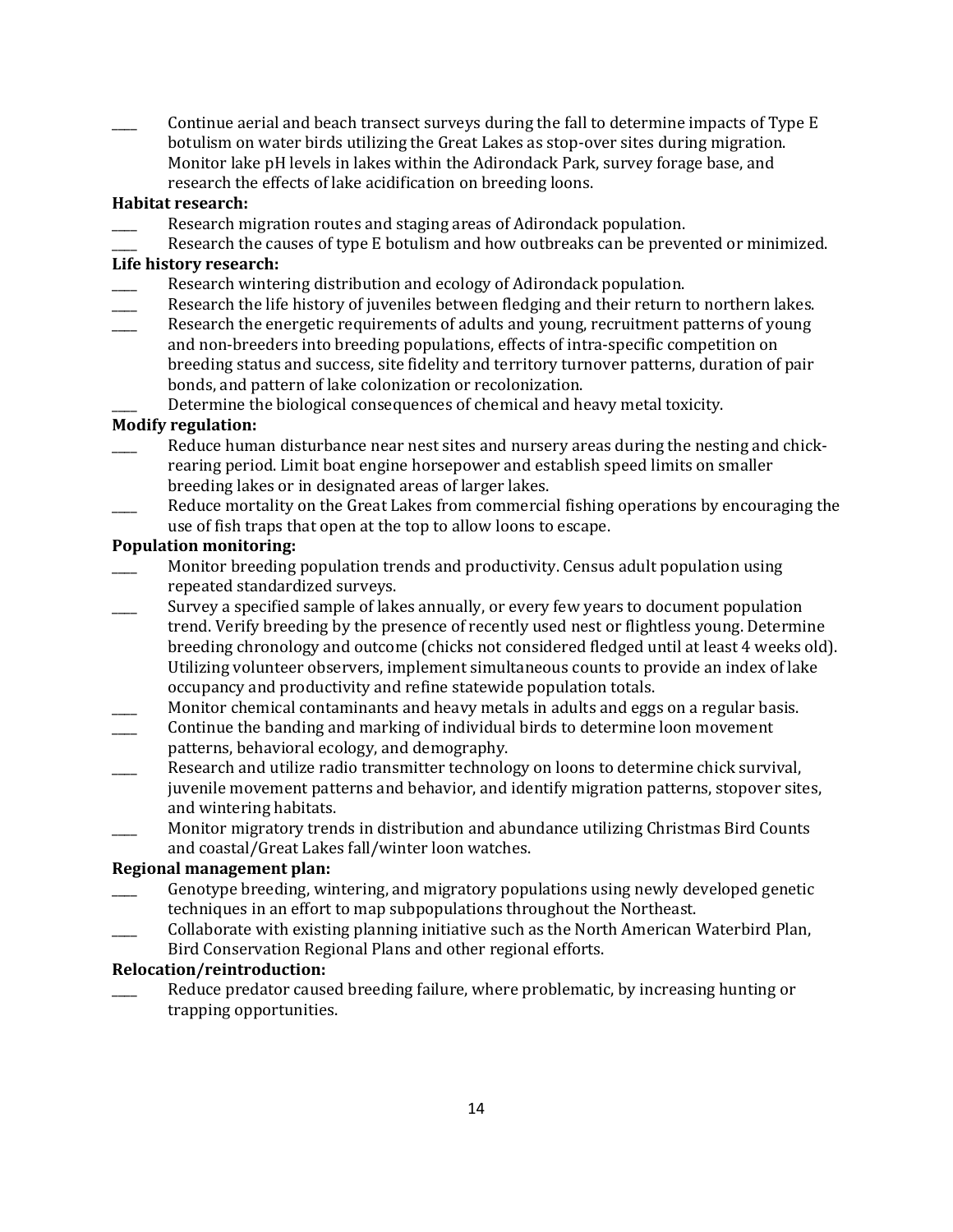## **VII. References**

Andrle, R.F. and J.R. Carroll, eds. 1988. The atlas of breeding birds in New York State. Cornell University Press, Ithaca, NY.

Bauer, P. 2001. Growth in the Adirondack Park: Analysis of Rates and Patterns of Development. Residents Committee to Protect the Adirondacks.

Brand, C. J., R. M. Duncan, S. P. Garrow, D. Olson, and L. E. Schumann. 1983. Waterbird mortality from botulism type E in Lake Michigan: an update. Wilson Bull. 95:269-275.

Brand, C. J., S. M. Schmitt, R. M. Duncan, and T. M. Cooley. 1988. An outbreak of type E. botulism among Common Loons in Michigan's Upper Peninsula. J. Wildl. Dis. 24:471-476.

Carey, C. 1993. Modification of commercial trap nets to reduce capture of Common Loons. Pages 237-245 *in* The loon and its ecosystem: status, management, and environmental concerns. 1992 American Loon Conference Proceedings. (Morse, L., S. Stockwell, and M. Pokras, Eds.) U.S. Fish Wildl. Serv. Concord, NH.

Evers, David C., James D. Paruk, Judith W. Mcintyre and Jack F. Barr. 2010. Common Loon (Gavia immer), The Birds of North America Online (A. Poole, Ed.). Ithaca: Cornell Lab of Ornithology; Retrieved from the Birds of North America Online: http://bna.birds.cornell.edu/bna/species/313

Franson, J. C. and D. J. Cliplef. 1993. Causes of mortality in Common Loons. Pages 1-12 *in* The loon and its ecosystem: status, management, and environmental concerns. 1992 American Loon Conference Proceedings. (Morse, L., S. Stockwell, and M. Pokras, Eds.) U.S. Fish Wildl. Serv. Concord, NH.

Locke, L. N., S. M. Kerr, and D. Zoromski. 1982. Case report: lead poisoning in Common Loons (*Gavia immer*). Avian Dis. 26:392-396.

McGowan, K. J. and K. Corwin, eds. 2008. The second atlas of breeding birds in New York State. Cornell University Press, Ithaca, NY.

McNicholl, M. and P. I. V. Strong. 1988. Common Loon distribution and conservation problems in Canada. Pages 196-214 *in* Papers from the 1987 Conference on Loon Research and Management. (Strong, P. I. V., Ed.) N. Am. Loon Fund, Merideth, New Hampshire.

Parker, K.E., R.L. Miller, and S. Isil. 1986. Status of the Common Loon in New York State. NYS Department of Environmental Conservation. Report. 73pp.

Pokras, M. A. and R. Chafel. 1992. Lead toxicosis from ingested fishing sinkers in adult Common Loons (*Gavia immer*) in New England. J. Zoo Wildl. Med. 23:92-97.